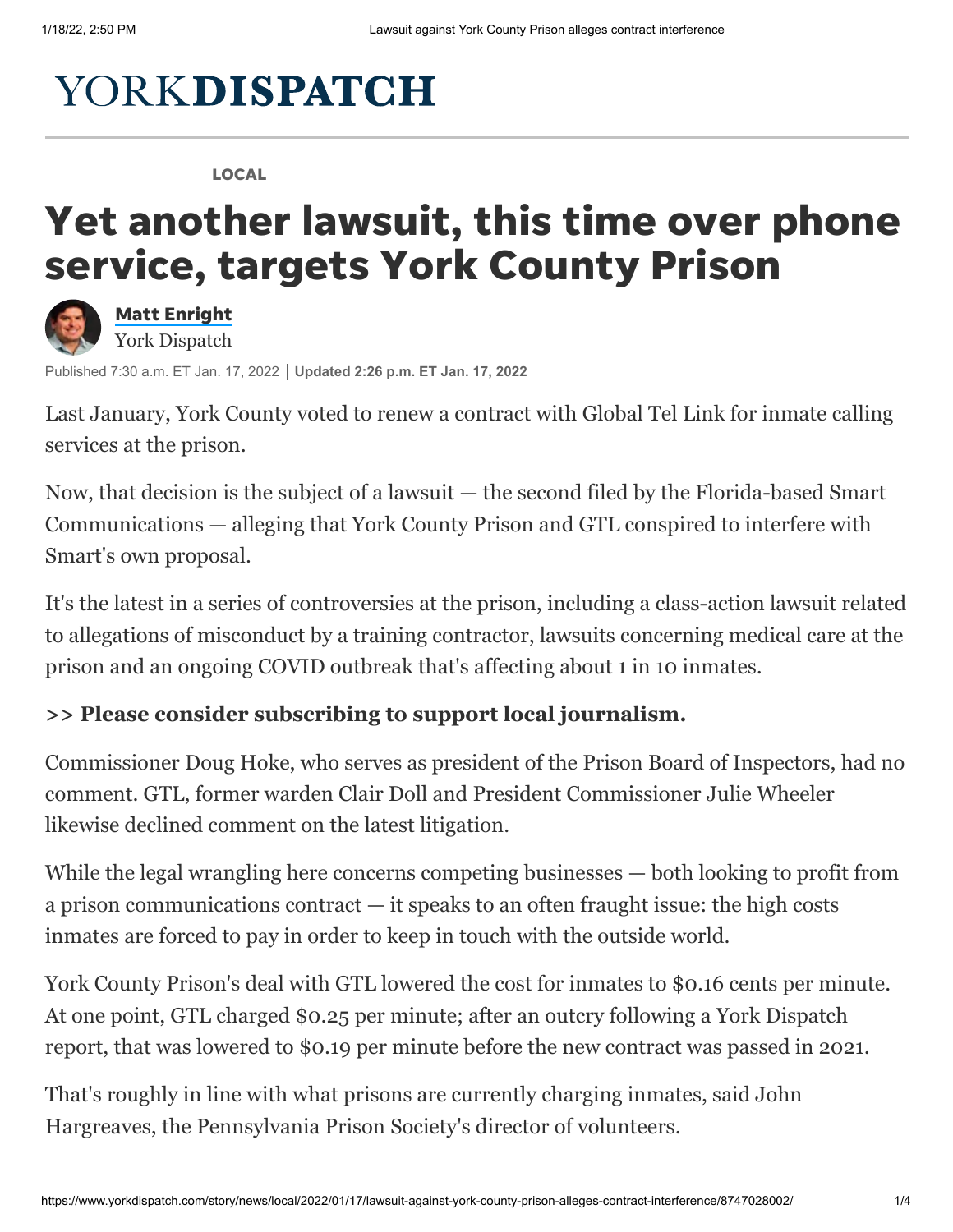"Phone calls for those who are incarcerated are becoming much cheaper," he said.

**READ MORE:** [York County, prison contractor sued over alleged inmate abuses](https://www.yorkdispatch.com/story/news/2021/12/13/york-county-prison-contractor-sued-over-alleged-inmate-abuses/6501799001/)

In York County, phone calls are capped at 20 minutes. Under the new GTL contract, that call costs \$3.20 cents — down from \$5 under the old contract before it was renegotiated.

According to its lawsuit, Smart Communications said it planned to cut the rate in half. The company would not comment on specific rates but, based on its figures, a 20-minute phone call would have cost an inmate between \$2.40 and \$2.60.

Those who are incarcerated need to be able to communicate with those outside prison to accomplish things like having a re-entry plan when they are released, Hargreaves said. "The phone calls are critical for that," he added.

GTL is one of the companies, if not the biggest company, that provide communications for prisoners, Hargreaves said. The Pennsylvania Prison Society has not dealt with them, nor have they received complaints about GTL specifically from prisoners.

The company has faced issues in the past for its pricing of prison phone calls. In Maryland, a federal judge [approved a \\$25 million settlement fund](https://www.prisonlegalnews.org/news/2020/dec/1/federal-judge-approves-25-million-class-action-settlement-against-global-tellink/) against GTL in 2020. According to [reporting](https://www.baltimoresun.com/news/crime/bs-md-prison-phones-20151023-story.html) by The Baltimore Sun, at one point GTL had been charging inmates \$4.50 for a 15 minute call.

That settlement ended a seven years of litigation against GTL by inmates who alleged the company charged up to 100 times the actual cost of calls made from jail, stemming in part from the practice of GTL paying high commissions to participating correctional institutions.

The main improvement for prison phone calls that's needed, according to Hargreaves?

Access. Especially in the time of COVID.

"Prisoners are stuck in their cells," he said, "and they don't get access to out-of-cell time and you need, obviously, out-of-cell time to make a phone call."

According to its lawsuit, Smart Communications became aware in 2020 that the prison was using patented systems illegally — specifically, the "Mailguard" and "Mailguard Tracker," which allows prisons to process and examine mail delivered to jail settings. [A patent](https://patft.uspto.gov/netacgi/nph-Parser?Sect1=PTO1&Sect2=HITOFF&d=PALL&p=1&u=%2Fnetahtml%2FPTO%2Fsrchnum.htm&r=1&f=G&l=50&s1=10,291,617.PN.&OS=PN/10,291,617&RS=PN/10,291,617) for the Mailguard Tracker was issued in 2019.

 $\mu_{\rm p}$ messages to be sent to a website, which then prints out communications and sends them to York County Prison uses ["TextBehind,"](https://textbehind.com/) according to its website, which allows electronic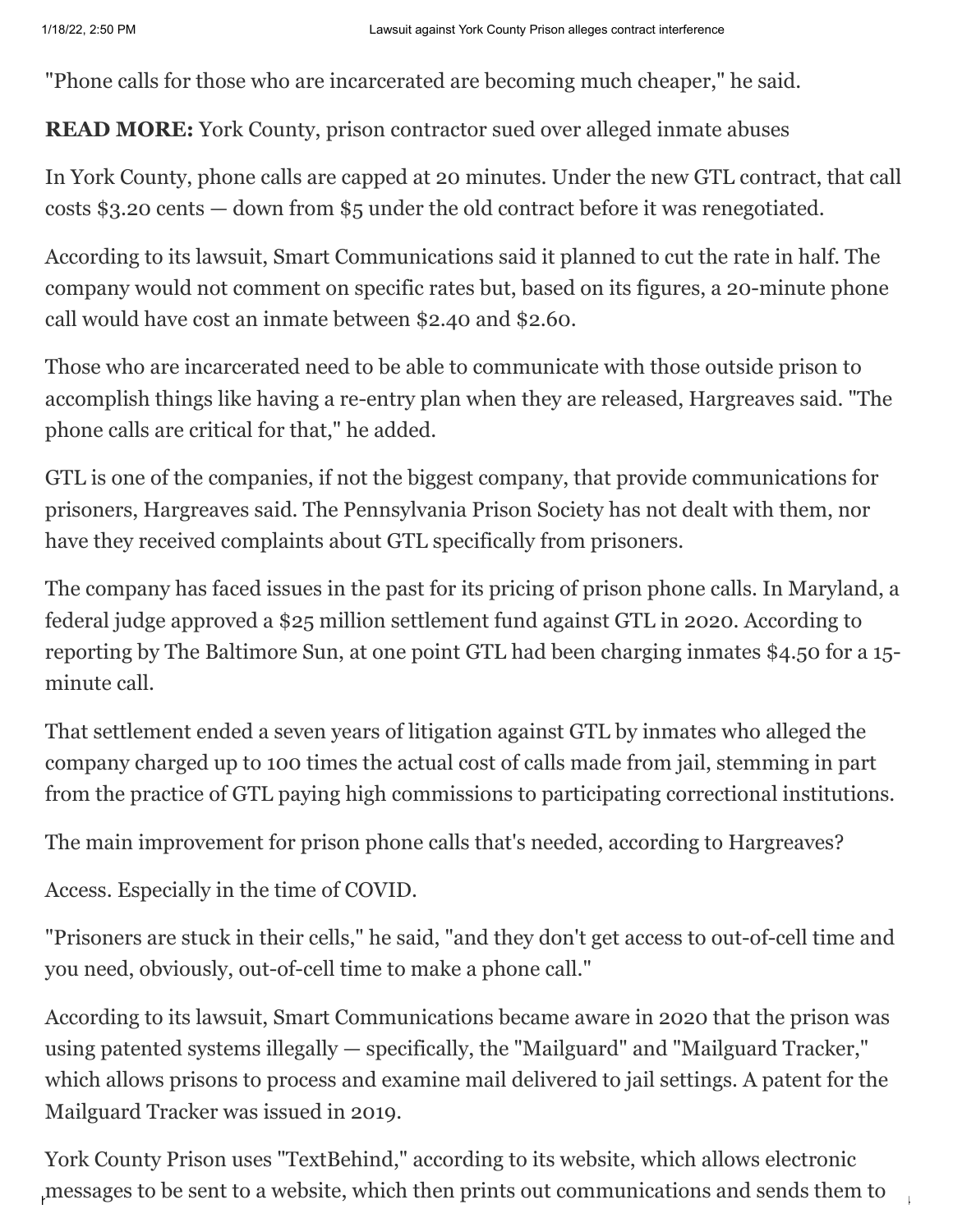the prison. That move was made in [2018](https://www.yorkdispatch.com/story/news/2018/09/21/contraband-concerns-prompt-york-county-prison-move-digital-mail/1348849002/) following security concerns after an overdose at the prison.

Smart Communications, in its lawsuit, said that it initiated negotiations with former warden Doll after it became aware that the current contract with GTL was on the verge of expiring.

**READ MORE:** [Prison warden tapped to be executive director of York County's human](https://www.yorkdispatch.com/story/news/local/2021/04/01/prison-warden-now-executive-director-york-countys-human-services/4837223001/) services

"Thanks again for taking the time to stop by and provide the presentation; especially, during such a pandemic," Doll said in an email in September 2020 after a presentation of Smart Communications' capabilities provided by the company. "You impressed Shawn [Rohrbaugh] and Adam [Ogle] and, as a result, I am going to start reaching out to other facility administrators as references."

Smart Communications claimed its contract would provide an increased commission to York County Prison, a lower rate for prisoners and additional services to the county at no extra cost.

GTL began to intervene in the midst of the negotiations, Smart Communications alleges. Around that time, GTL's legal firm, Sterne Kessler, emailed Smart CEO Jonathan Logan that GTL had reviewed Smart Communications' patents and that they might infringe on GTL patents.

"While the letter should not have been sent to a non-attorney, it does not take a law degree to understand the explicit threat in Mr. Specht's letter: drop the Patent Litigation or GTL and Sterne Kessler will tie up SC in numerous legal challenges on several, unrelated fronts, with a tremendous burden of corresponding legal fees," the lawsuit said.

**READ MORE:** [Interim York County Prison warden named permanent warden](https://www.yorkdispatch.com/story/news/local/2021/06/09/interim-york-county-prison-warden-named-permanent-warden/7618937002/)

According to the lawsuit filed by Smart Communications, Sterne Kessler then allegedly went to York County Prison to give a presentation that contained multiple false and defamatory statements about Smart Communications' viability as a company. That included alleging that GTL would sue Smart Communications and obtain an injunction preventing Smart from fulfilling its proposed contract.

Smart Communications contends in its lawsuit that it  $-$  and not GTL  $-$  "would have been the winning bidder but for the anticompetitive and tortious conduct of Defendants."